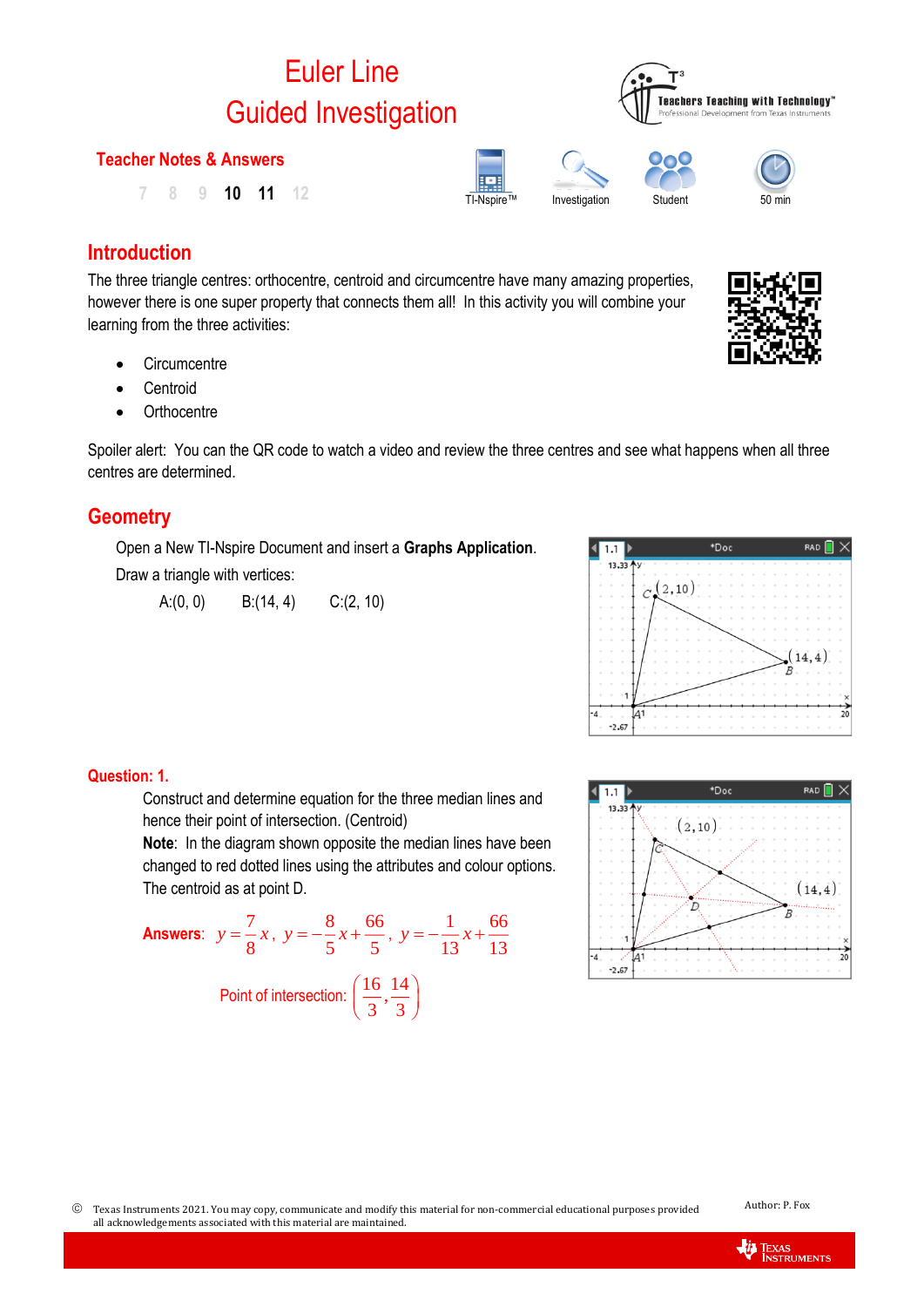$\overline{IDoc}$ 

 $(2/10)$ 

 $|$  1.1 | 1.2 |  $13.33$ 

Construct and determine the equation for the three altitudes and hence determine their point of intersection. (Orthocentre)

**Note:** In the diagram shown opposite the altitudes have been changed to blue dotted lines using the attributes and colour options. The orthocentre is at point E.

Answer: 
$$
y = -\frac{7}{2}x + 17
$$
,  $y = -\frac{1}{5}x + \frac{34}{5}$ ,  $y = 2x$   
Point of Intersection:  $\left(\frac{34}{11}, \frac{68}{11}\right)$ 

#### **Question: 3.**

Construct and determine the equation for the three perpendicular bisectors and hence determine their point of intersection. (Circumcentre)

**Note**: In the diagram shown opposite the perpendicular bisectors have been changed to green dotted lines using the attributes and colour options. The circumcentre is at point F.

Answer: 
$$
y = -\frac{7}{2}x + \frac{53}{2}
$$
,  $y = -\frac{1}{5}x + \frac{26}{5}$ ,  $y = 2x - 9$   
Point of intersection:  $(\frac{71}{11}, \frac{43}{11})$ 

#### **Question: 4.**

Determine the equation to the line passing through points D (centroid) and E (orthocentre).

**Answer**: 
$$
y = \left(\frac{\frac{68}{11} - \frac{14}{3}}{\frac{34}{11} - \frac{16}{3}}\right) \left(x - \frac{34}{11}\right) + \frac{68}{11}
$$
 which simplifies to:  $y = -\frac{25}{37}x + \frac{306}{37}$ 

#### **Question: 5.**

Determine the equation to the line passing through points E (orthocentre) and F (circumcentre) and comment on the result.

**Answer**: 
$$
y = \left(\frac{\frac{68}{11} - \frac{43}{11}}{\frac{34}{11} - \frac{71}{11}}\right) \left(x - \frac{34}{11}\right) + \frac{68}{11}
$$
 which simplifies to:  $y = -\frac{25}{37}x + \frac{306}{37}$ 

**Comment**: The two lines are the same, the points D, E & F are collinear.

#### **Question: 6.**

The triangle vertices are dynamic. Explore what happens to points D, E and F when the original triangle vertices are changed.

**Answer:** Points D, E & F remain collinear. [This is the Euler line.]

#### **Question: 7.**

Change vertex C on the original triangle to: (5, 9). Describe what happens to points D, E & F.

**Answer:** The points remain in a straight line [ Euler line ] and the line passes through C. This is because AC and BC are at right angles, therefore the altitude through A and B intersect at C.

 Texas Instruments 2021. You may copy, communicate and modify this material for non-commercial educational purposes provided all acknowledgements associated with this material are maintained.



 $(14, 4)$ ď Ŀ ź أي ح-



RAD<sup>1</sup>